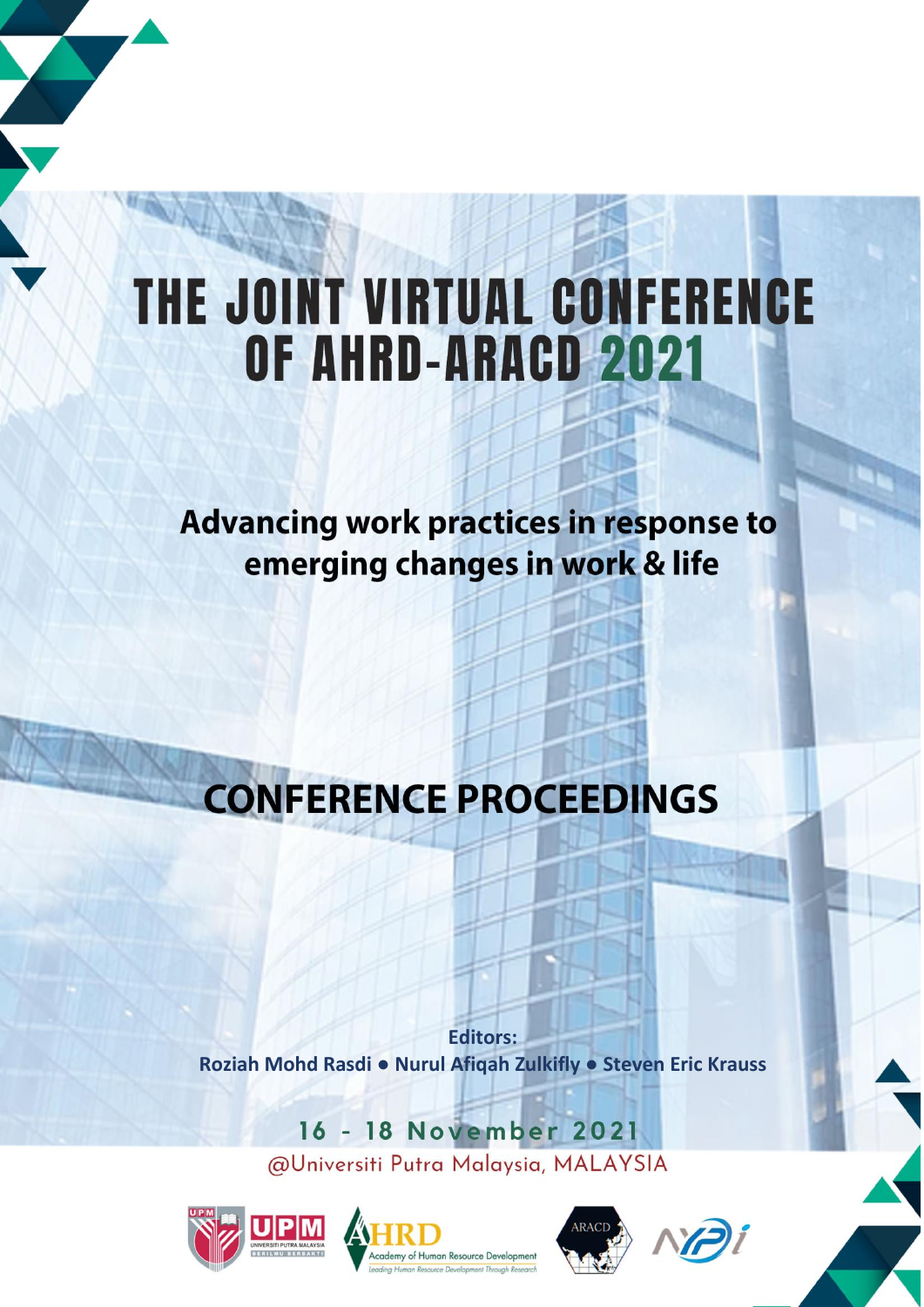# **THE JOINT VIRTUAL CONFERENCE OF AHRD-ARACD 2021**

**Advancing work practices in response to** emerging changes in work & life

# **CONFERENCE PROCEEDINGS**

**CUniversiti Putra Malaysia MAI AYSIA** 





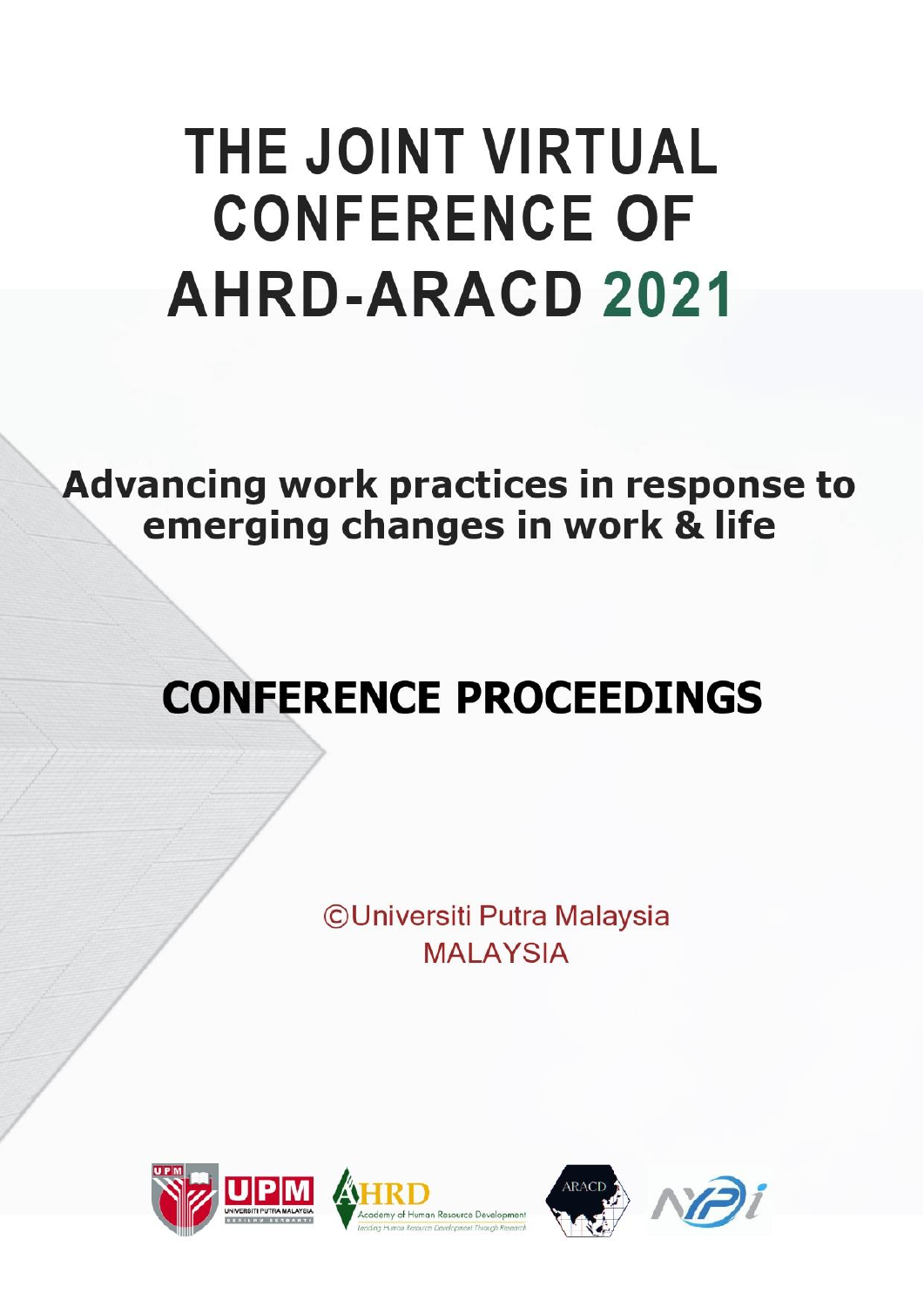#### **Disclaimer**

The responsibility for opinions expressed in articles, studies and other contributions in this publication rests solely with their authors, and this publication does not constitute an endorsement by the AHRD, ARACD, or UPM of the opinions so expressed in them.

Official website of the conference[: http://ahrd-aracd.upm.edu.my/](http://ahrd-aracd.upm.edu.my/)

Conference Proceedings of The Joint Virtual Conference of AHRD-ARACD 2021

Edited by Roziah Mohd Rasdi, Nurul Afiqah Zulkifly, and Steven Eric Krauss.

e ISBN 978-967-960-487-0

Copyright @ 2021 UPM

Published by Universiti Putra Malaysia (UPM) 43400 UPM Serdang, Selangor Darul Ehsan, Malaysia

Tel: +60397698855 Fax: +60397693623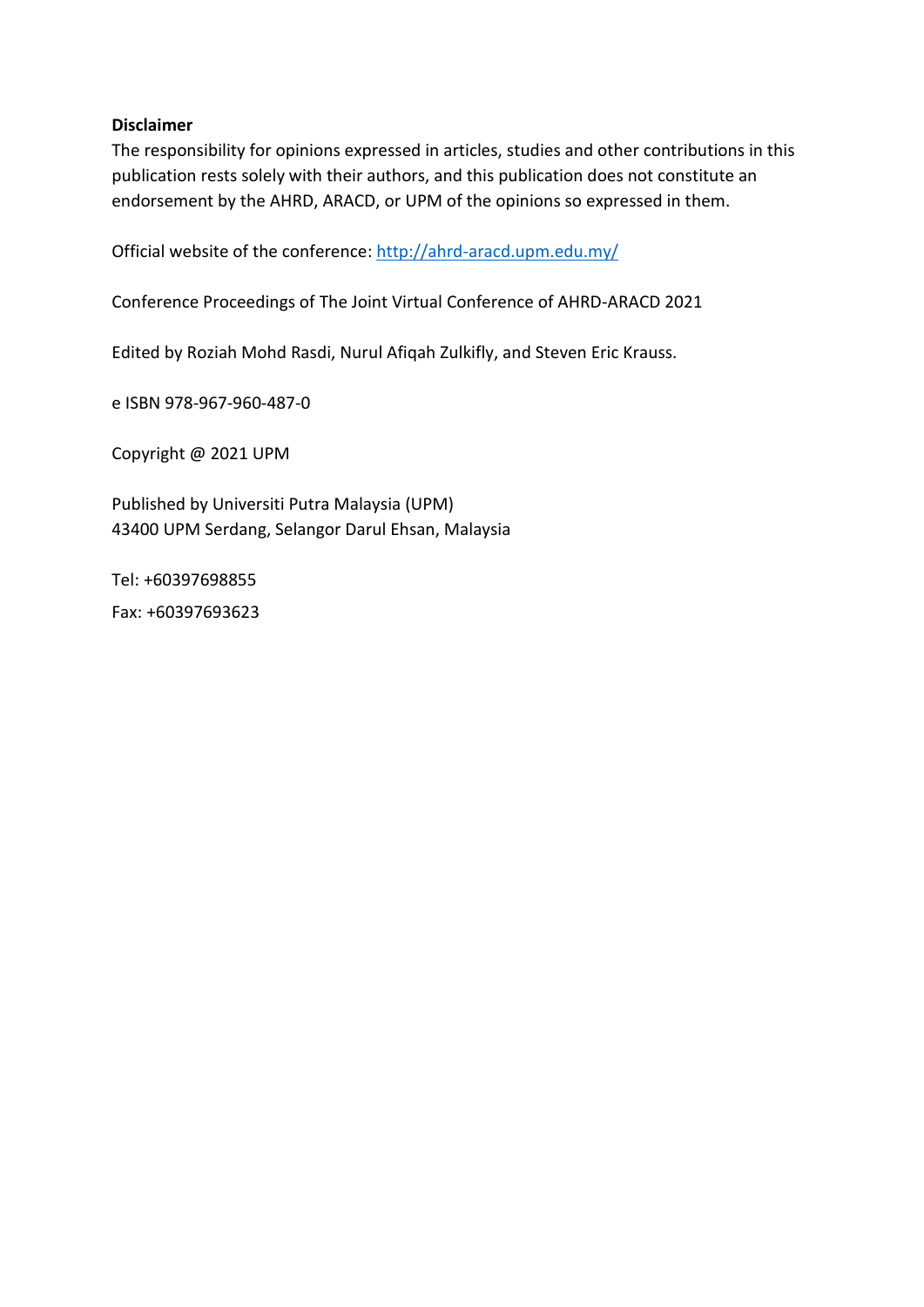## **Table of Contents**

<span id="page-3-0"></span>

| THEME 1: NATIONAL, INTERNATIONAL, AND CROSS-CULTURAL HRD  6                    |
|--------------------------------------------------------------------------------|
| THE ROLE OF CULTURE IN ASEAN: IMPLICATIONS FOR REGIONAL HUMAN RESOURCE         |
|                                                                                |
| WOMEN'S LEADERSHIP IDENTITY DEVELOPMENT IN AZERBAIJAN AND CENTRAL              |
|                                                                                |
| MALAYSIAN STUDENTS' STUDY AND POST-GRADUATION CAREERS IN JAPAN 28              |
| REGIONAL HUMAN RESOURCE DEVELOPMENT WITHIN ASEAN AND MALAYSIA41                |
| THE IMPACT OF SHORT VIDEO LEARNING ON TRADITIONAL CULTURE OF THE NEW           |
| GENERATION -- ANALYSIS OF UTAUT MODEL BASED ON MODIFICATION51                  |
|                                                                                |
| <b>FACTORS CONTRIBUTING TO EARLY RETIREMENT INTENTION AMONG PUBLIC SECTOR</b>  |
|                                                                                |
| PREDICTORS OF GREEN HUMAN RESOURCE MANAGEMENT PRACTICES IN PUBLIC SECTOR       |
|                                                                                |
| ANTECEDENTS OF JOB HOPPING AMONG MILLINEAL JOURNALIST IN MALAYSIA: A           |
|                                                                                |
| <b>EXAMINING THE RELATIONSHIP BETWEEN A COMPONENT OF CAREEREDGE MODEL,</b>     |
| <b>ENTREPRENEURIAL ORIENTATION AND EMPLOYABILITY AMONG UNIVERSITY STUDENTS</b> |
|                                                                                |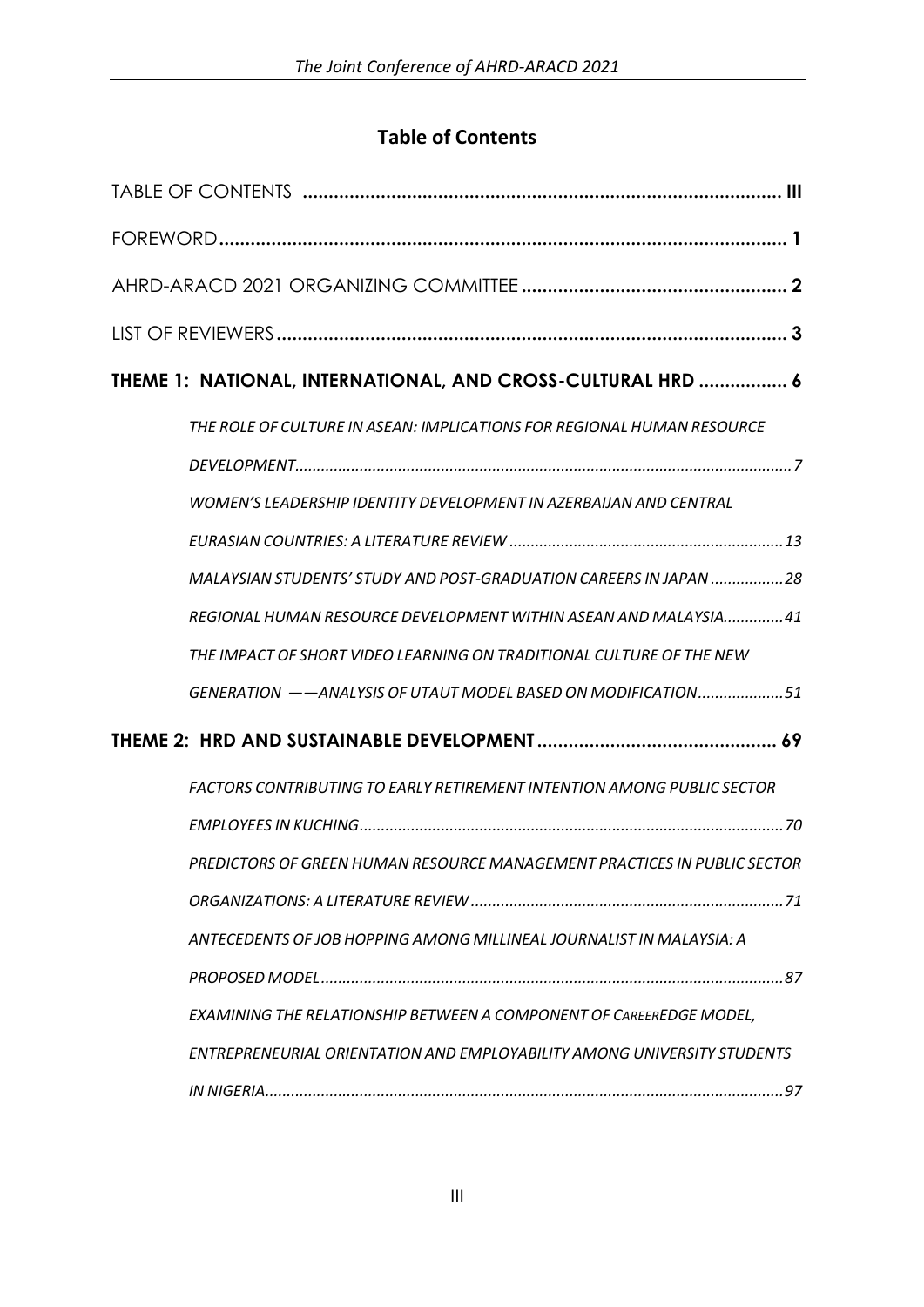|  | ASSOCIATIONS OF CAREER ASPIRATION, ORGANIZATIONAL SUPPORT, AND SELF-EFFICACY |  |
|--|------------------------------------------------------------------------------|--|
|  | WITH SUBJECTIVE CAREER SUCCESS AMONG WOMEN MANAGERS DURING COVID-19          |  |
|  |                                                                              |  |
|  | THAT'S JUST HOW I AM: DISPOSITION AND DISCRETIONARY EFFORT OF                |  |
|  |                                                                              |  |
|  | A CONCEPTUALISING THE EFFECT OF ORGANISATIONAL HUMAN RESOURCE PRACTICES      |  |
|  |                                                                              |  |
|  |                                                                              |  |
|  | PATERNALISTIC LEADERSHIP PROFILES IN INDONESIA: A PERSON-CENTERED APPROACH   |  |
|  |                                                                              |  |
|  | PROFESSIONAL DEVELOPMENT THROUGH INNOVATION LEARNING CULTURE AND             |  |
|  | LEADERSHIP DEVELOPMENT AMONG CIVIL SERVANTS AT UNIVERSITI PUTRA MALAYSIA     |  |
|  |                                                                              |  |
|  | DEVELOPING EDUCATION LEADERS IN MANAGING ADAPTATION OF TECHNOLOGY:           |  |
|  |                                                                              |  |
|  | THE INFLUENCE OF INTERNAL HOTEL FACTORS ON SUCCESSION PLANNING AND           |  |
|  | LEADERSHIP QUALITIES IN MALAYSIAN FIVE-STAR HOTELS: A CONCEPTUAL FRAMEWORK   |  |
|  |                                                                              |  |
|  | THE RELATIONSHIP BETWEEN DIGITAL LEADERSHIP AND KNOWLEDGE SHARING OF THE     |  |
|  | SCHOOL PRINCIPALS ACCORDING TO THE TEACHERS' PERSPECTIVE 172                 |  |
|  | ABUSIVE SUPERVISION, PSYCHOLOGICAL ENTITLEMENT, AND LEADER-MEMBER            |  |
|  | EXCHANGE: MEDIATION MODERATION MODELS OF EMPLOYEE ACCOUNTABILITY200          |  |
|  |                                                                              |  |
|  | THE BASIC CROSS-CULTURAL TRAINING PROGRAM DESIGN TO CIVIL SERVANT IN TAIWAN  |  |
|  |                                                                              |  |
|  | WHAT MOTIVATES PUBLIC SERVICE MANAGERS TO SHARE KNOWLEDGE?228                |  |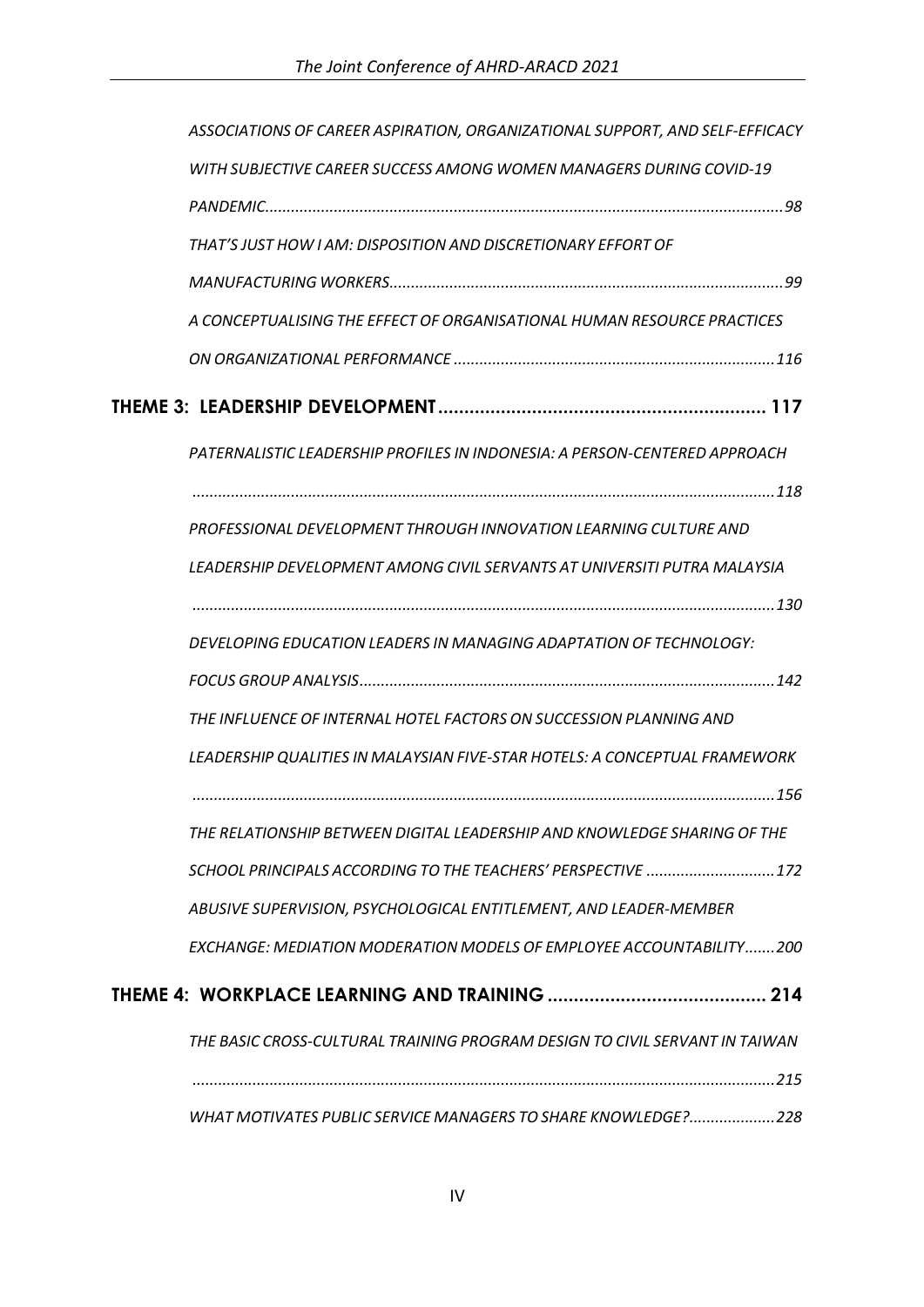| THE INFLUENCE OF SIMULATION TRAINING DESIGN ON PILOT COMPETENCY IN FLIGHT      |
|--------------------------------------------------------------------------------|
|                                                                                |
| WHAT MAKES REFLECTIVE LEARNING FOR INNOVATIVE BEHAVIORS OF SME WORKERS:        |
|                                                                                |
| <b>EMBEDDING DEGREE APPRENTICESHIP (DA) MENTORING MODEL IN A COURSEWORK: A</b> |
| STRATEGY FOR BRIDGING ACADEMIA & WORKPLACE PRACTICES AMONG HRD STUDENTS        |
|                                                                                |
| THE QUALITY OF DANCE SPORT TALENTS TRAINING IN COLLEGES AND UNIVERSITIES IN    |
| SOUTH CHINA BASED ON FUZZY COMPREHENSIVE EVALUATION251                         |
| BUDAYA ORGANISASI SEBAGAI PERANTARA HUBUNGAN DIANTARA PENGURUSAN               |
|                                                                                |
| UNDERSTANDING GEN Z PREFERRED WORKING ENVIRONMENT IN MALAYSIA289               |
| THEME 5: CAREER EDUCATION, DEVELOPMENT, AND COUNSELLING  343                   |
|                                                                                |
| FACILITATING ACADEMICS' RESEARCH PERFORMANCE IN RESEARCH UNIVERSITIES:  344    |
| <b>CHALLENGES AND SUPPORT FOR CHINESE IMMIGRANT MOTHERS IN CAREER</b>          |
|                                                                                |
| HOPE IN COVID-19 CRISIS: CAREER DEVELOPMENT OF CHINESE IMMIGRANT WORKING       |
|                                                                                |
| FACULTY WORK-LIFE BALANCE DURING THE COVID-19 LOCKDOWN: A QUALITATIVE          |
|                                                                                |
| THE EFFECTIVENESS OF HOPE-CENTERED LIFE DESIGN PROGRAM FOR COLLEGE             |
|                                                                                |
| CAREER EDUCATION IN COVID-19 PANDEMIC: DESIGNING AN ONLINE CAREER PLANNING     |
|                                                                                |
| CAREER PROGRESSION OF ACADEMICIANS FROM THE LENS OF THE SOCIAL COGNITIVE       |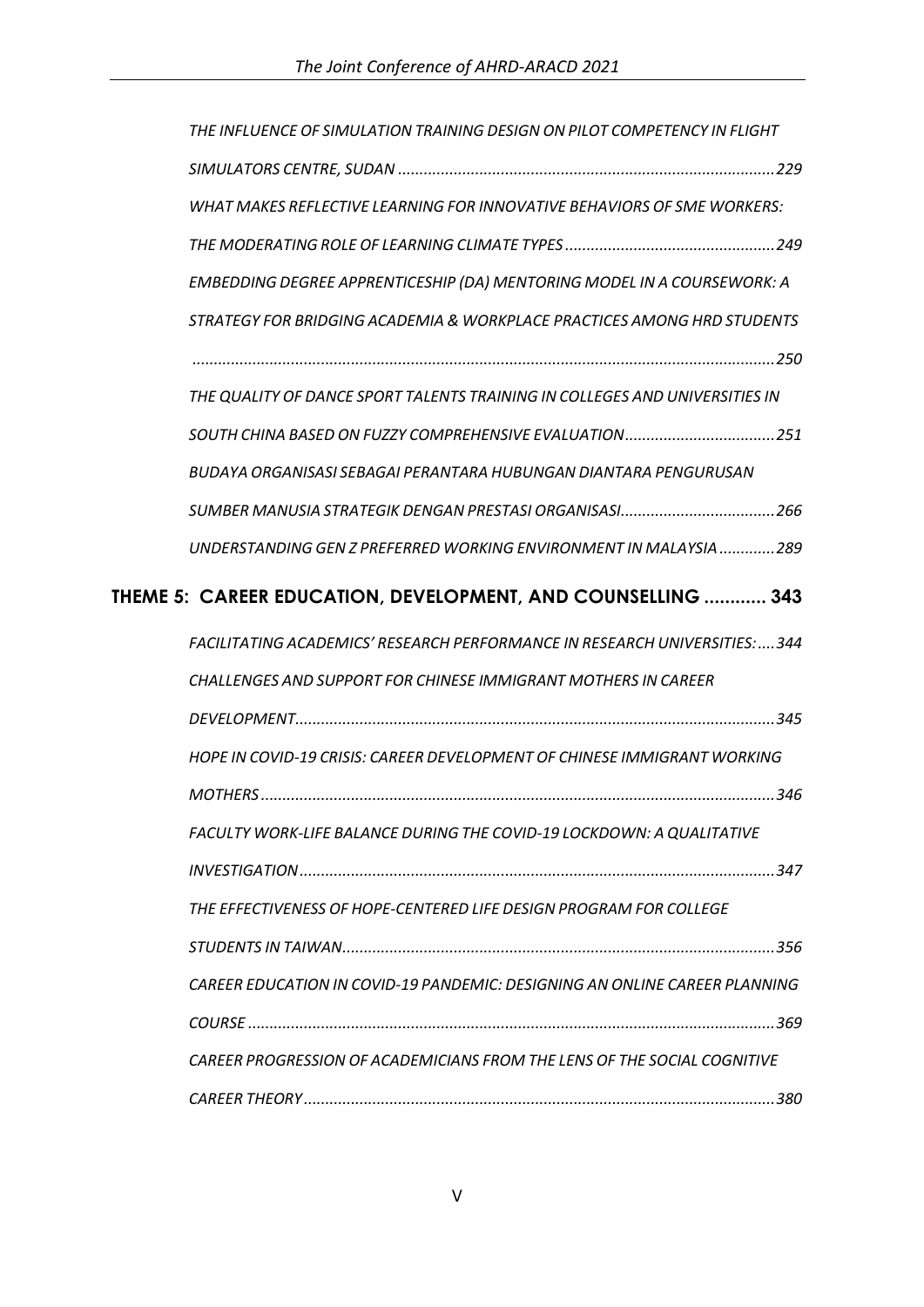| PREDICTING PROTEAN EMPLOYEES' CREATIVITY AND PROACTIVITY: CONTEXTUAL            |
|---------------------------------------------------------------------------------|
|                                                                                 |
| A STRENGTHS-BASED LONGITUDINAL CAREER INTERVENTION FOR JUNIOR SECONDARY         |
| SCHOOL STUDENTS WITH SPECIAL EDUCATIONAL NEEDS: A MIXED-METHOD                  |
|                                                                                 |
| <b>IMPACT OF CAREER GUIDANCE PROGRAM ON SENIOR SECONDARY -LEVEL STUDENTS IN</b> |
|                                                                                 |
| <b>CAREER ASPIRATIONS OF GENERATION Z IN INDIA'S INFORMATION TECHNOLOGY</b>     |
|                                                                                 |
| COMPARISON OF REALITY SHOCK BETWEEN TELEWORKING AND NON-TELEWORKING             |
|                                                                                 |
| FACTORS INFLUENCING CAREER DECISIONS AMONG MALAYSIAN MARRIED WOMEN              |
| PROFESSIONALS AND THE MODERATING EFFECT OF CAREER STAGES429                     |
| THE RELATIONSHIP BETWEEN SOCIAL SUPPORT AND CAREER EXPLORATION AMONG            |
| <b>CHINESE UNDERGRADUATES: THE MEDIATING ROLE OF BELONGING AND CAREER</b>       |
|                                                                                 |
| THE IMPACT OF WORK-RELATED SMARTPHONE USE AND OCCUPATIONAL BURNOUT ON           |
| WORK-LIFE CONFLICT: PERSONAL RELATIONSHIP SATISFACTION AS MODERATOR 475         |
| THE MODERATING EFFECT OF ONLINE WORK DEMANDS ON THE RELATIONSHIP                |
| BETWEEN BOUNDARY MANAGEMENT BEHAVIOUR AND WORK FAMILY CONFLICT 491              |
| THEME 6: CORPORATE SOCIAL RESPONSIBILITY, POLICY, AND ETHICS IN HRD             |
|                                                                                 |
| WHY DO FAMILY-FRIENDLY WORK PRACTICES REDUCE EMPLOYEE TURNOVER? RELATIVE        |
|                                                                                 |
|                                                                                 |
| RESPONSIBLE APPROACH OF TALENT MANAGEMENT PRACTICES IN MALAYSIA PUBLIC          |
|                                                                                 |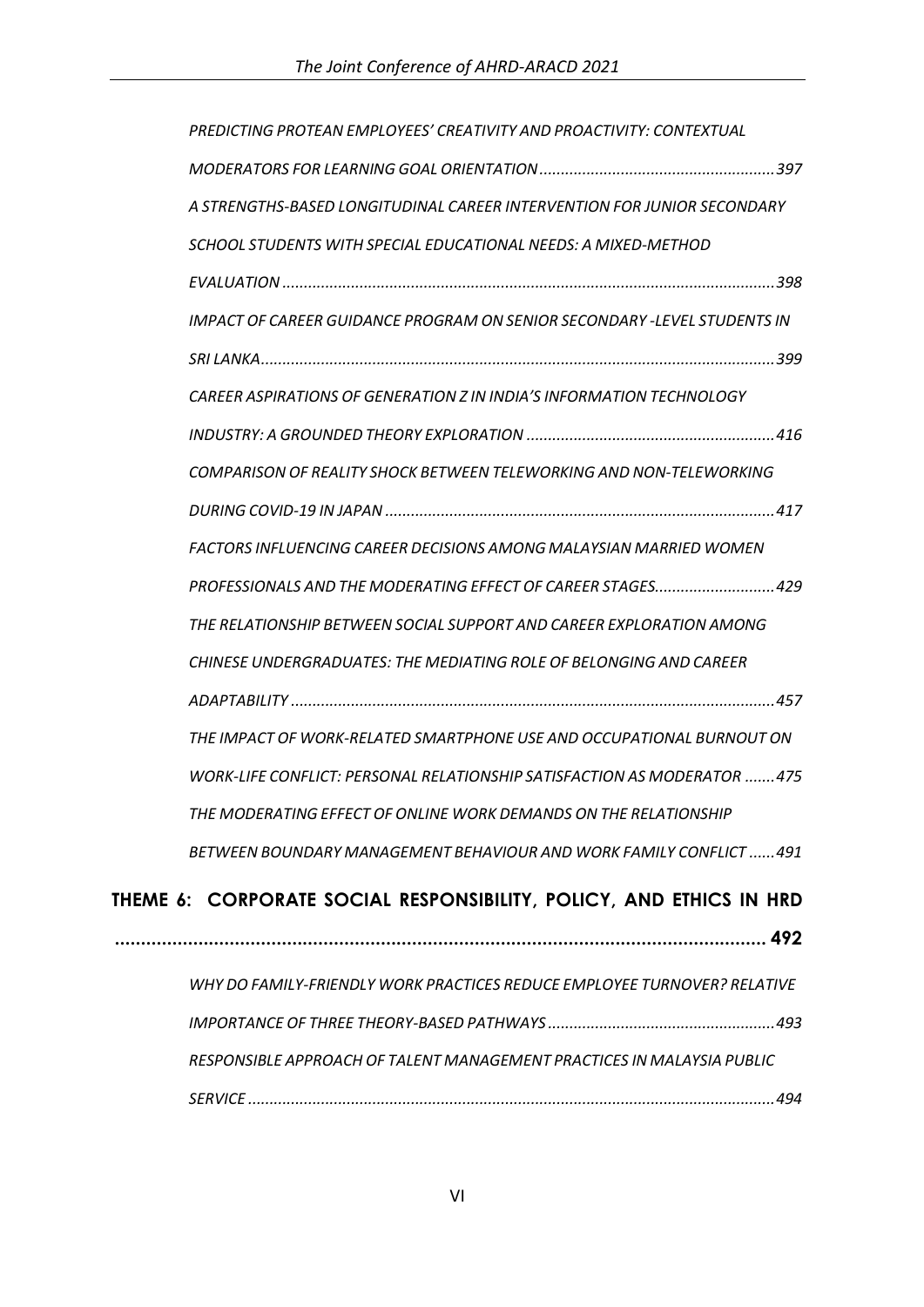| <b>EXPERIENCES OF CAREER TRANSITION AND CAREER GOAL PURSUITS OF SINGAPORE</b> |
|-------------------------------------------------------------------------------|
| PROFESSIONAL MANAGERS, EXECUTIVES AND TECHNICIANS (PMETS)495                  |
| FACTORS INFLUENCING MANAGERS' CSR DECISIONS: A RESEARCH FRAMEWORK496          |
| THEME 7: ORGANIZATIONAL DEVELOPMENT AND CHANGE  497                           |
| LEBANESE SEXUAL HARASSMENT LAW: TOWARDS AN EFFECTIVE IMPLEMENTATION AT        |
|                                                                               |
| PRESENT AND FUTURE OF COLLABORATIVE LEARNING IN HIGHER EDUCATION: AN          |
|                                                                               |
| LONGITUDINAL EFFECT OF JOB DEMANDS ON HEALTH-RELATED BEHAVIOUR AMONG          |
|                                                                               |
|                                                                               |
| ORGANIZATIONAL LEARNING FROM FAILURE EXPERIENCE IN SMES: DIFFERENT            |
|                                                                               |
| THE INFLUENCE OF NEW WAYS OF WORKING (NWOW) ON WORK ENGAGEMENT WITH           |
|                                                                               |
|                                                                               |
| A PRELIMINARY STUDY OF ROLE TRANSITION OBSTACLES WHILE WORKING FROM HOME      |
|                                                                               |
| LEADER MOTIVATING LANGUAGE AS PREDICTOR OF COMMITMENT TO CHANGE 557           |
| THE EFFECTS OF HR RETURNEES IN SOUTH KOREAN COMPANY: TRANSPOSITION AND        |
|                                                                               |
|                                                                               |
| ASSOCIATIONS OF EMPLOYEE RESILIENCE, WORKPLACE SUPPORT, QUALITY OF WORKING    |
| LIFE AND WORKPLACE SPIRITUALITY WITH WORK ENGAGEMENT AMONG CANCER             |
|                                                                               |
|                                                                               |
|                                                                               |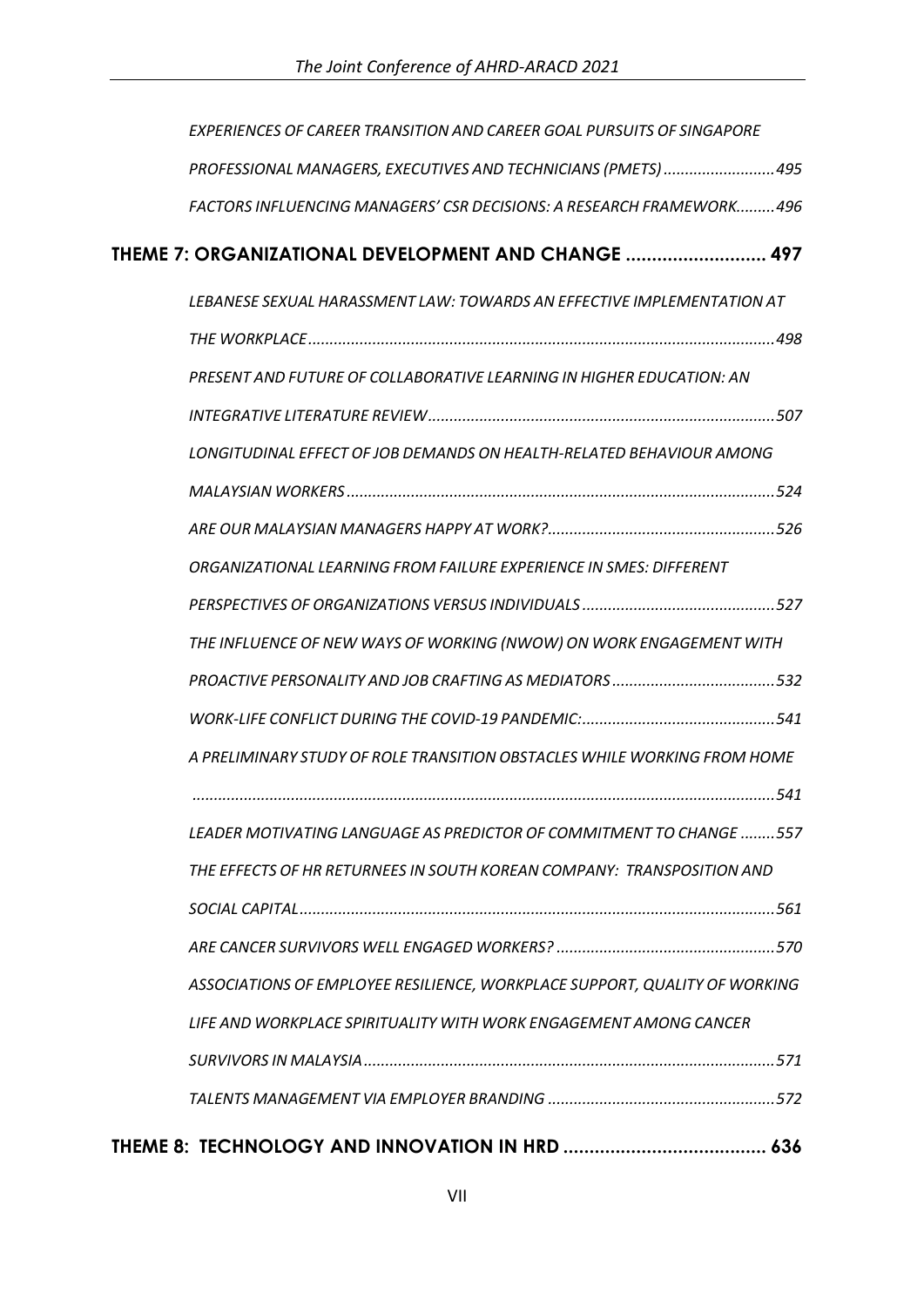| EVALUATION ON SELF-REPORT DUTY METHOD AFTER THE END OF STUDY LEAVE PERIOD        |
|----------------------------------------------------------------------------------|
|                                                                                  |
| TOWARDS DEVELOPING A THEORETICAL FRAMEWORK FOR MEASURING EMPLOYEES'              |
|                                                                                  |
| SMART HR 4.0: PREREQUISITE FOR INNOVATION AMBIDEXTERITY IN INDUSTRY 4.0 653      |
| BEAUTY AND UGLY OF ARTIFICIAL INTELLIGENCE IN HUMAN RESOURCE DIGITALIZATION      |
|                                                                                  |
| A CRITICAL LOOK AT THE USE OF PLS-SEM IN HUMAN RESOURCE DEVELOPMENT              |
|                                                                                  |
|                                                                                  |
| STRESS OF WORKING FROM HOME AMONG ACADEMICS : THE IMPACT OF PANDEMIC             |
|                                                                                  |
| CHALLENGES AND SUPPORT FOR K-12 SCHOOL TEACHERS IN CHINA:  669                   |
|                                                                                  |
| IMPLICATIONS OF CHINA'S BELT AND ROAD INITIATIVE (BRI) IN HRD IN SRI LANKA'S     |
|                                                                                  |
| REVIEW ON THE NEXUS BETWEEN PATERNALISTIC LEADERSHIP AND PRO-                    |
|                                                                                  |
| <b>GENDER DIFFERENCES IN SOCIO-DEMOGRAPHIC FACTORS OF CAREER COMPETENCIES IN</b> |
|                                                                                  |
| JOB MATCHING OF STUDENTS WITH SPECIAL NEEDS IN THE FIELD OF SKILL-BASED          |
|                                                                                  |
| <b>IMPLEMENTING STRATEGIES OF EXPANDED CORE CURRICULUM FOR EFFECTIVE</b>         |
| ORIENTATION AND MOBILITY PRACTICES FROM PERSPECTIVES OF PARENTS AND              |
|                                                                                  |

## **THEME 10: ADULT EDUCATION, YOUTH, AND COMMUNITY DEVELOPMENT ... 712**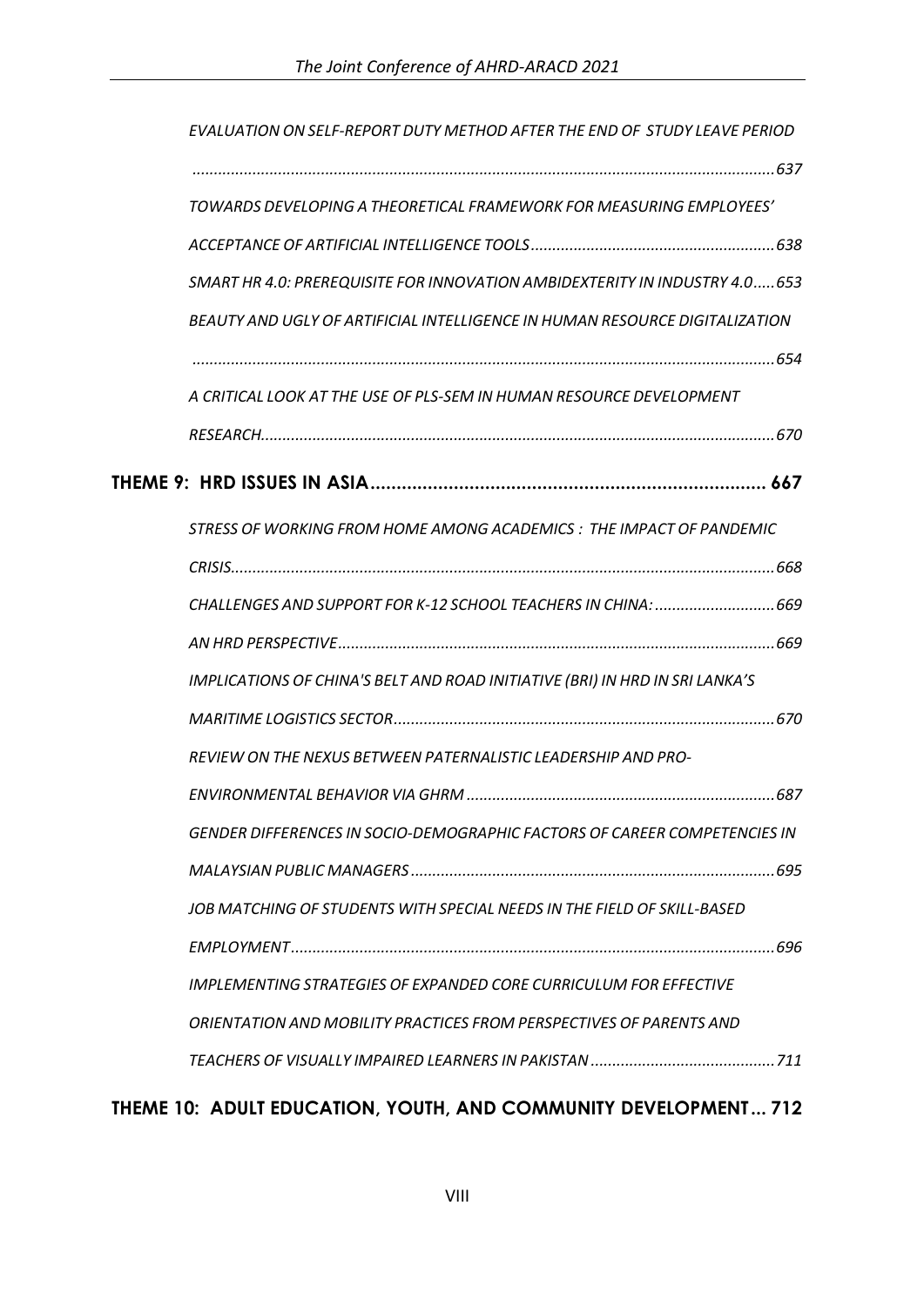| MODERATING EFFECT OF AGE GROUP ON INTERRELATIONSHIP BETWEEN KNOWLEDGE      |
|----------------------------------------------------------------------------|
|                                                                            |
| ONLINE ASSISTIVE LEARNING SYSTEM AS ACTUAL BEHAVIORAL CONTROL IN A PLANNED |
|                                                                            |
| QUALITY LEARNING ENVIRONMENT AND PRESCHOOL COMMUNITY DEVELOPMENT730        |
| YOUTH MENTORING: A LITERATURE REVIEW OF PROGRAM EFFECTIVENESS MEASURES     |
|                                                                            |
| MENTAL HEALTH LITERACY AMONG MALAYSIAN YOUTH: EXPLORING                    |
|                                                                            |
| THE INFLUENCE OF PROGRAMMING MOBILE LEARNING APPLICATIONS ON COLLEGE       |
|                                                                            |
| PROCESSES, CHALLENGES AND STRATEGIES FOR THE USE OF M-LEARNING AMONG       |
| ADULT STUDENTS OF DISTANCE LEARNING PROGRAMS, UNDERGRADUATE IN A PUBLIC    |
|                                                                            |
| CULTURAL CONTEXT AND INTERNATIONAL YOUTH-ADULT PARTNERSHIPS:               |
|                                                                            |
| COMMUNITY OF PRACTICE AS A PRAXIS FOR PROFESSIONAL DEVELOPMENT IN          |
| DOCTORAL EDUCATION: A CASE OF DOCTORAL STUDENTS IN MALAYSIA 803            |
| .812                                                                       |
| THE ROLE OF INFORMAL EDUCATION IN PROMOTING MENTAL HEALTH LITERACY AMONG   |
|                                                                            |
| MENTAL HEALTH LITERACY AMONG UNIVERSITY STUDENTS IN MALAYSIA DURING        |
|                                                                            |
| THEME 11: GENDER, DIVERSITY, AND MIGRATION IN HRD  831                     |
| A CONCEPTUAL MODEL OF WOMEN MANAGERS WORK WELL-BEING IN THE MALAYSIAN      |
|                                                                            |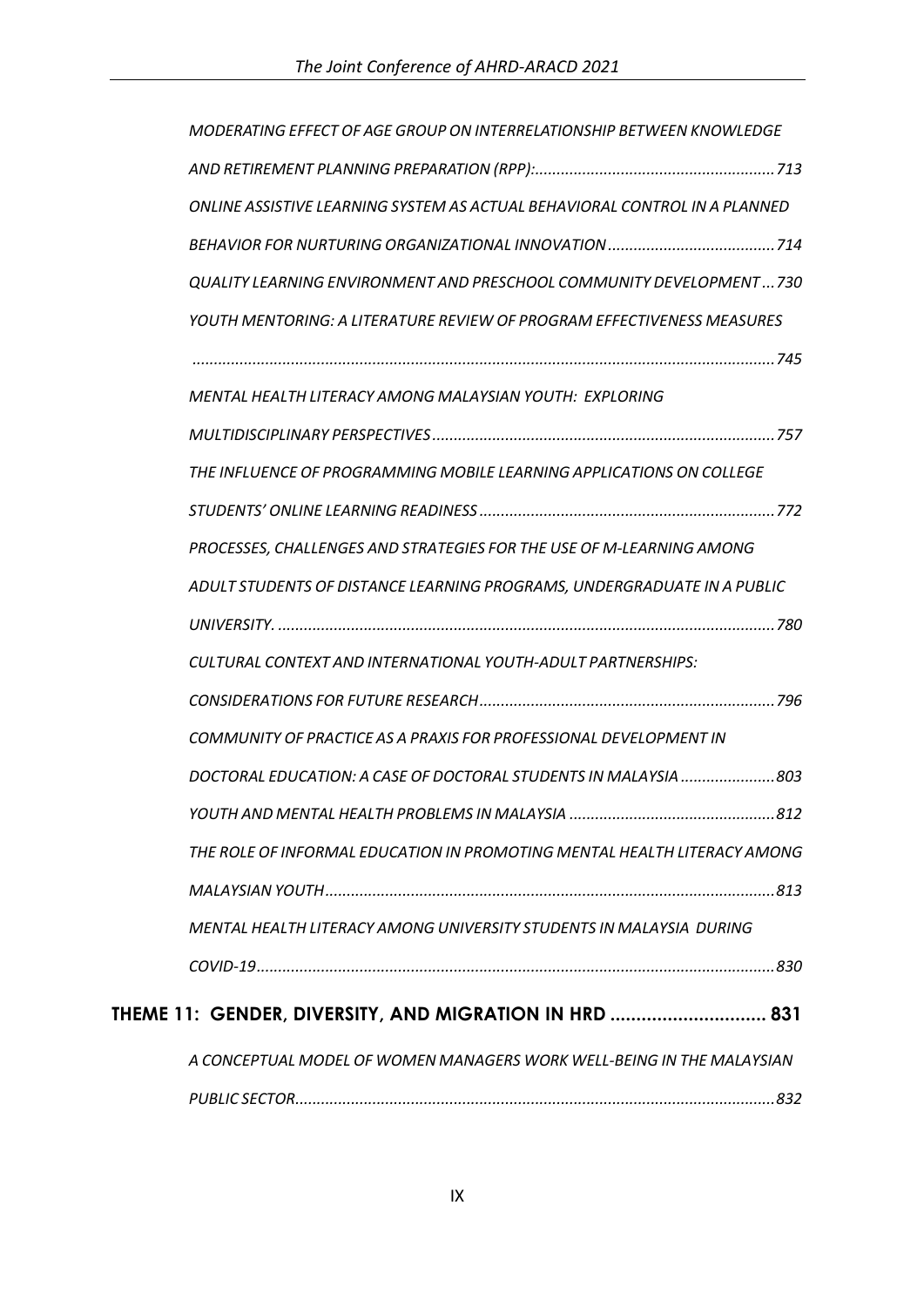| THE IMPACT OF WORK-LIFE CONFLICT RELATING TO SOCIOECONOMIC STATUS IN A    |
|---------------------------------------------------------------------------|
|                                                                           |
| THE INFLUENCE OF WORK DISCRIMINATION, WORK ENGAGEMENT AND CAREER          |
| MOTIVATION TOWARDS CAREER SATISFACTION AMONG EMPLOYEES WITH DISABILITY IN |
|                                                                           |
| EMPLOYABILITY OF PEOPLE WITH DISABILITY (PWD) IN MALAYSIA: A FRAMEWORK882 |
|                                                                           |